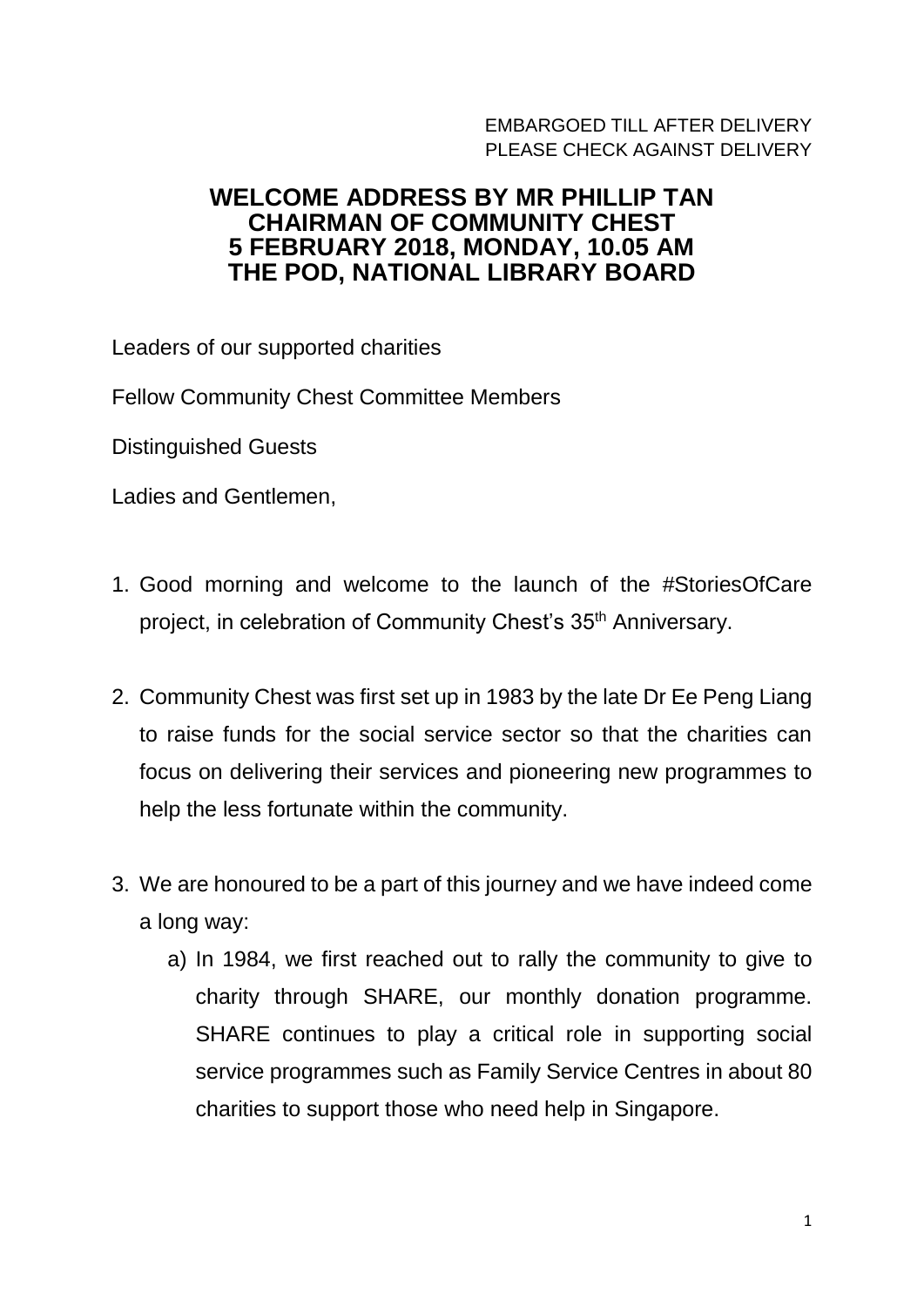- b) Our mascot Sharity elephant was also birthed in the same year and continues the tradition of nurturing our children to be the next generation of givers.
- c) We had our first mass Heartstrings walk in 1983 and it continues to be our signature outreach activity to encourage caring within the community.
- d) We also led the Care & Share @ SG50 Movement, which united the people, private and public sectors to raise \$1.3 billion in donations and government matching grant, to benefit the social service sector.
- 4. Today, as we celebrate this 35-year milestone of caring with the community, I am pleased to share that we have established a new Community Chest Charity Support Fund to provide funding support for smaller and under-supported charities. This additional support will go to some 60 charities over the next 3 years, to run needed programmes and services, support their capital expenses to improve service quality and efficiency, and build their capability for community engagements to benefit the service users.
- 5. Each of us has played a part in making a difference in the lives of others. Our service users inspire us with their determination to overcome challenges and heart to give back. With us today to share their stories are Mr Daryl Tan, Mr Tee Poh Huat and Mr Lee Cho Poon. Our volunteers, on the other hand, step forward to give selflessly while our corporate partners demonstrate holistic caring through their giving of time, money, skills and inclusive employment. And at the core of the ecosystem, our supported charities remain committed to meet the needs of the community.